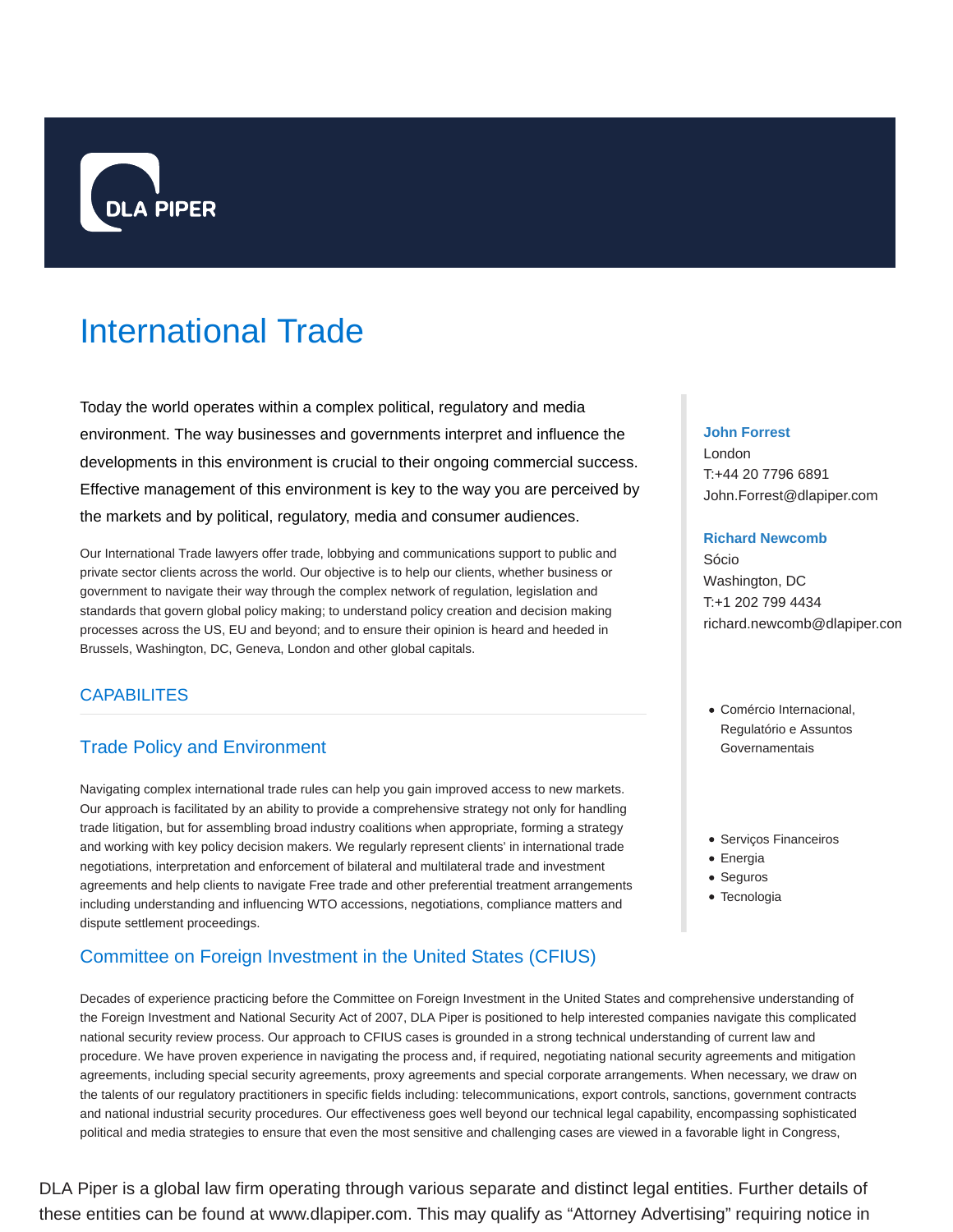the Administration and at the local level. Because we understand the public policy arena, we know what it takes get the very best outcomes.

# Cross Border Investments

Global capital flow takes a multidisciplinary approach. Our group counsel clients on the development of cross-border opportunities while managing these regulatory risks. With decades of experience practicing before the Committee on Foreign Investment (CFIUS) and a comprehensive understanding of the Foreign Investment and National Security Act of 2007, we are well positioned to help interested companies navigate this complicated national security review process. We have proven experience in navigating the process and, if required, negotiating national security agreements and mitigation agreements, including special security agreements, proxy agreements and special corporate arrangements. The group draws on the strength of our diverse team to resolve regulatory issues that arise in the context of cross-border mergers, acquisitions, and financings.

# Customs

We offer strategic and legal support to companies in all aspects of customs enforcement and routinely help multinational clients reduce their customs duty and indirect tax liabilities. We are experienced in conducting internal audits as well as in representing importers and other parties in large voluntary disclosure cases, seizures, investigations, liquidated damages and penalties. If a dispute arises, we represent our client's interests in their dealings with third parties including regulatory authorities, and suppliers.

# Antidumping and Countervailing Duty

Experienced in all facets of prosecuting and defending antidumping and countervailing duty actions, as well as other trade remedy matters, before trade agencies, courts, and international dispute resolution panels. Our lawyers have represented clients in high-profile cases combining traditional trade remedy litigation with political work. Our in-depth experience in the actual conduct of trade proceedings enables us to provide sound and sophisticated advice to clients who are evaluating possible trade actions, developing defensive strategies or pursuing other business objectives affected by import competition or trade litigation. The group has extensive experience providing advice with respect to potential and existing trade actions and the market and business implications of such actions. We also have the ability to address issues related to the application and enforcement of antidumping and countervailing duty orders, including customs classification, circumvention, and customs fraud issues.

# Lobbying and Regulation

Many international companies fail to get the most out of the markets in which they operate. To maximize the use of these markets, we regularly assist our clients to utilize existing regulatory instruments, advocate before decision-makers for market access improvements, and influence regulatory approvals that will impact product approval and import prices.

# Product Stewardship, Liability and Recall

Managing product liability risks globally is a difficult challenge. Going beyond traditional arbitrations and trials, we regularly advise on the full range of regulatory issues at every stage of the product life cycle ranging from risk, compliance, and business management to managing crisis situations for clients including product recall and reputation management.

# Sanctions and Export Controls

Penalties for non-compliance with export controls and sanctions regulations are extremely severe and can also lead to significant reputational damage. Companies need to be aware of and fully compliant with these regulations and orders. We have extensive experience in advising a wide range of companies on U.S. Department of the Treasury, Office of Foreign Assets Control (OFAC) regulations, U.S. Department of Commerce, Bureau of Industry and Security (BIS) Export Administration Regulations (EAR), U.S. Department of State, Directorate of Defense Trade Controls (DDTC) International Traffic in Arms Regulations (ITAR), as well as similar regulations from other government agencies regulating international trade and transactions. We can help your business meet the regulatory challenges, minimizing risk and developing proactive programs to fit your business needs and processes. The current sanctions regime consists of primary sanctions directed at US companies and their foreign subsidiaries and secondary or extraterritorial sanctions against foreign entities and individuals. In recent years the US Congress has enacted a series of complex sanctions laws targeting trade with Iran. Congressional sanctions law are accompanied by implementing presidential Executive Orders as well as detailed regulations and guidance issued by the US Treasury and other government agencies including the Departments of Commerce and State. Our firm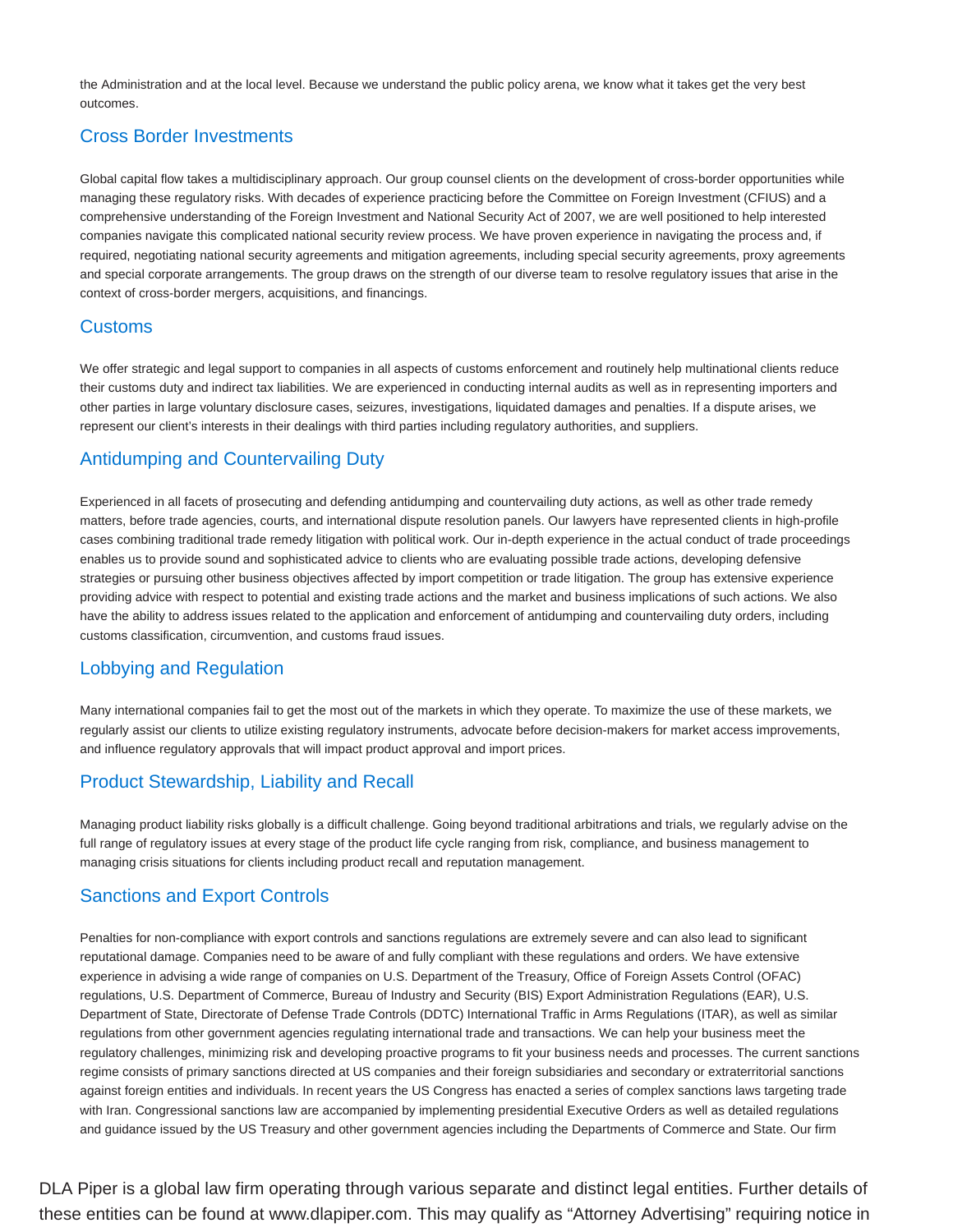has successfully advised clients throughout the years on compliance with sanctions issues and, where required, navigating the detailed licensing application processes at the US Treasury's Office of Foreign Assets Control. Our practice includes the former Director of the Office of Foreign Assets Controls and other former Executive Branch officials from The White House and the US Commerce Department. We have represented major hotel, insurance, banking, agricultural, medical and manufacturing companies in complex cases requiring a sophisticated and operational working knowledge of the sanctions regimes and working with the respective government agencies involved in enforcing the sanctions regimes.

# Capacity Building

As well as providing direct technical and strategic advice, DLA Piper's International Trade practice has developed a comprehensive suite of training courses to help build the longer term capacity of public officials, diplomats and business people equipping them with the skills and knowledge needed to become an effective negotiator or operator across the US, EU and its Member States and beyond.

# International Trade Disputes

Our practice encompasses the full range of trade remedy litigation before trade agencies, international dispute resolution panels and the courts. We have prosecuted, defended and provided advice with respect to numerous US and foreign import relief and market access proceedings. In these proceedings (which have involved virtually every major trading country) we have represented domestic producers, foreign producers and importers across a wide range of industries.

# Global Anti-Corruption

Enforcement of foreign anti-corruption laws is at a record high. International anticorruption and financial crimes enforcement is expected to expand further as prosecutors from around the world actively cooperate with enforcement authorities on international anti-corruption and financial fraud investigations. DLA Piper's team of FCPA, UK Bribery Act, and international anti-corruption and financial fraud professionals are experienced at dealing with the powers that underline both regulatory investigations and enforcement in today's increasingly harsh regulatory environment. Our investigations, reviews, audits and due diligence projects have spanned the globe.

# Country of Origin

Today, many products are an outcome of a large number of parts and pieces that come from many different countries, and that may then be assembled together in a third country. In these cases, it's hard to know exactly what is the country of origin, and different rules apply as to how to determine their "correct" country of origin. The requirements for Country of Origin markings are complicated by the various designations which may be required and vary by country of import and export.

# Trade Terms

We advise clients on the use of commercial terms of sale such as INCOTERMS (FOB, CIF, etc.) and the application of the International Convention on the International Sale of Goods (CISG), including the proper use of INCOTERMS in order to avoid ambiguities that could affect liability in cross-border transactions.

# **EXPERIENCE**

- Advising a manufacturing company on the restructure of its supply chain further to the reform of the EU Generalised System of Preferences.
- Advising companies on how to optimise the impact of Russia's accession to the World Trade Organisation and identifying associated trade opportunities.
- Acting for a leading multinational toy manufacturer in three concurrent Anti-Smuggling Bureau investigations in China. Successfully mitigated the VAT liability on imported tooling and preserved the clients compliance record.
- Acting for China's second largest paper producer in concurrent US anti-dumping and countervailing duty investigations on imports of coated free sheet paper from China, resulting in a finding of no injury to the US industry.
- Advising a food manufacturer on the Country of Origin labelling principles in the EU in light of the new Food Information to Consumer requirements.
- Advising a manufacturer of lighting equipment exported to more than 20 jurisdictions, of product safety, regulatory notification and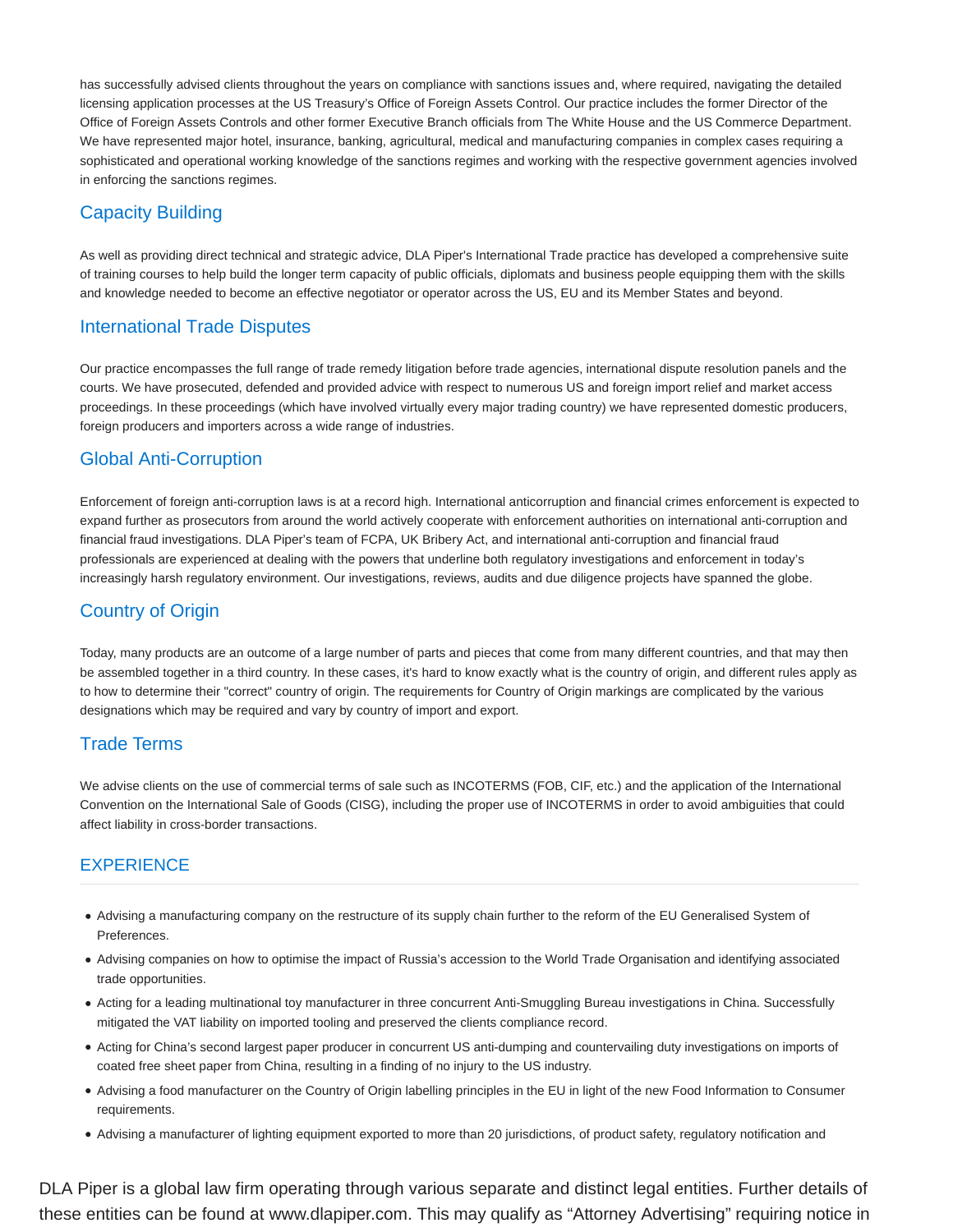recall obligations.

- Acting for global network infrastructure manufacturer, obtained global export authorization in the Netherlands and "Approved in Principal" export licenses in Hong Kong for dual-use high tech network components.
- Acting on behalf of a major Mideast Sovereign Wealth Fund successfully completed the CFIUS process involving the acquisition of a stake in one of the America's largest equity exchanges.
- Advising a large Japanese company in the successful outcome of a CFIUS case involving the acquisition of a US company developing encrypted operational support systems for telecommunications companies.
- Advising a global leader in the beverage industry on various licensing and compliance matters involving trade controls administered by the US Department of Commerce, Bureau of Industry and Security and economic sanctions and embargo programs administered by the US Department of the Treasury's Office of Foreign Assets Control.
- Provide legal advice and assistance to global agricultural commodities, food-processing and commodities-trading corporation on various licensing and compliance matters involving trade controls administered by the U.S. Department of Commerce, Bureau of Industry and Security and economic sanctions and embargo programs administered by the U.S. Department of the Treasury's Office of Foreign Assets Control.
- Provide legal advice and assistance to a Japanese and French multinational automobile manufacturers on various licensing and compliance matters involving trade controls administered by the U.S. Department of Commerce, Bureau of Industry and Security and economic sanctions and embargo programs administered by the U.S. Department of the Treasury's Office of Foreign Assets Control.
- Counsel several leading property/casualty and life/health insurance and reinsurance companies involving compliance with economic sanctions laws and regulations administered by the U.S. Treasury Department Office of Foreign Assets Control, extra-territorial sanctions administered by the Department of State and other related sanctions administered by state insurance or financial regulators.
- Provide strategic assistance to a Swedish aerospace and defense company in designing and implementing export control compliance systems and authorizations to enhance global competitiveness.
- Provide advice on compliance with the ITAR brokering regulations and other export control and sanctions regulations for a producer of aluminum products.
- We provide advice on compliance with US export controls and economic sanctions for the conduct of the client's business in embargoed countries for a worldwide designer, developer, manufacturer and marketer of medical devices.
- Represent a metallurgical manufacturing facility and the world's largest and most efficient producers of metallurgical and chemical-grade silicon metal in a Department of Commerce and U.S. International Trade Commission sunset reviews of antidumping duty orders covering imports from three major silicomanganese producing and exporting countries.
- Provide legal advice and preparation of notices filed with the U.S. Committee on Foreign Investment in the United States (CFIUS) for buyers from India, China, Italy, Spain, the Middle East, Canada and the United Kingdom allowing them to purchase controlling interests in U.S. businesses
- Provide counseling, execution and analysis of anticorruption due diligence under the Foreign Corrupt Practice Act's (FCPA) standards at both pre- and post-acquisition stages, including appropriate remediation of noncompliant findings, for transactions worldwide where one or both parties are subject to the extraterritorial requirements of U.S. law
- We advise on mandatory reporting requirements to the Securities & Exchange Commission (SEC) under Section 219 of the Iran Threat Reduction and Syria Human Rights Act or inquiries from the SEC's Office of Global Security Risk.

## INSIGHTS

# Publicações

**The 12th WTO Ministerial Conference outcomes**

## 24 June 2022 DLA PIPER TRADE TRUTHS

It has been almost five years since the eleventh Ministerial Conference due to delays associated with the COVID-19 pandemic. Expectations were low but the stakes were high.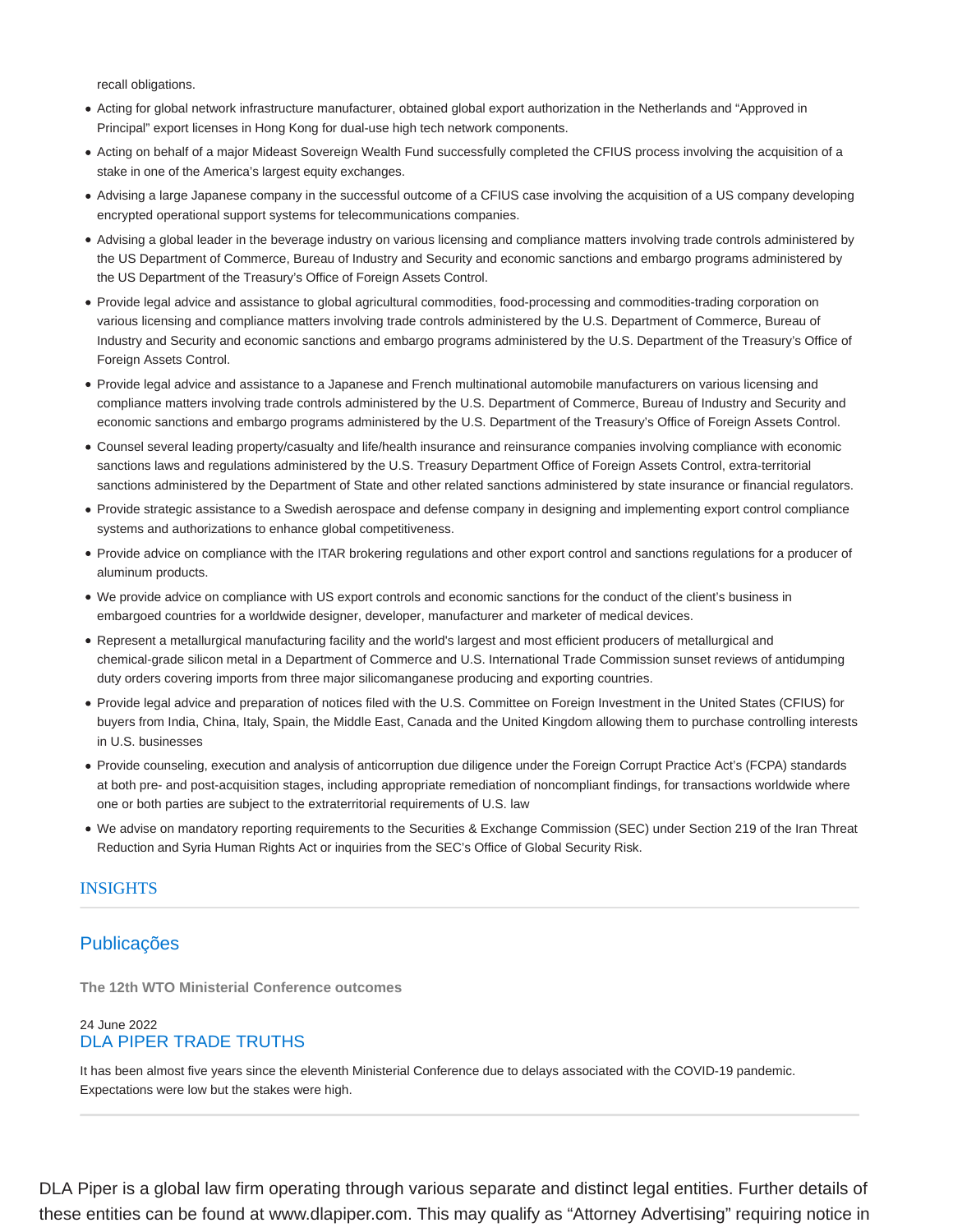**Brazil sets forth conditions for tax settlements in goodwill disputes: multinationals take note**

18 May 2022 A quick discussion of Public Notice n° 9/2022.

**New wave of US sanctions on Russia targets services, broadcasting, banking, and US exports**

#### 16 May 2022 GLOBAL SANCTIONS ALERT

The US government continues to announce new measures.

**Latest sanctions block Russia's largest banks, cyber actors and more; Biden's executive order prohibits investments in Russia by US persons**

#### 8 April 2022 GLOBAL SANCTIONS ALERT

Two of Russia's largest banks, Sberbank and Alfa-Bank, which had previously been subject to narrower restrictions, have now been blocked.

**New Exceptions to Parallel Import Rules in Russia Coming**

#### 8 April 2022

Russian law generally allows IP rights owners to object to parallel imports of goods into Russia, but very recent (and apparently temporary) changes to Russian law open the door to exceptions to the general rule.

**Focus on the energy sector**

#### 29 March 2022 UNDERSTANDING THE UK NATIONAL SECURITY & INVESTMENT REGIME PODCAST

What is the impact of the regime on the energy sector? Sarah Smith is joined by competition partner, Sam Szlezinger, and DLA Piper's energy sector specialist, Andreas Gunst, to anaylse which activities are likely to be caught.

**New wave of US sanctions targets Russian Duma, additional elites, defense entities; BIS extends export controls to more than 100 Russian aircraft**

#### 29 March 2022 GLOBAL SANCTIONS ALERT

The latest sanctions affect all members of the Duma, Russian elites, bank executives and board members, and Russian defense firms, and BIS has extended export controls to certain Russian aircraft.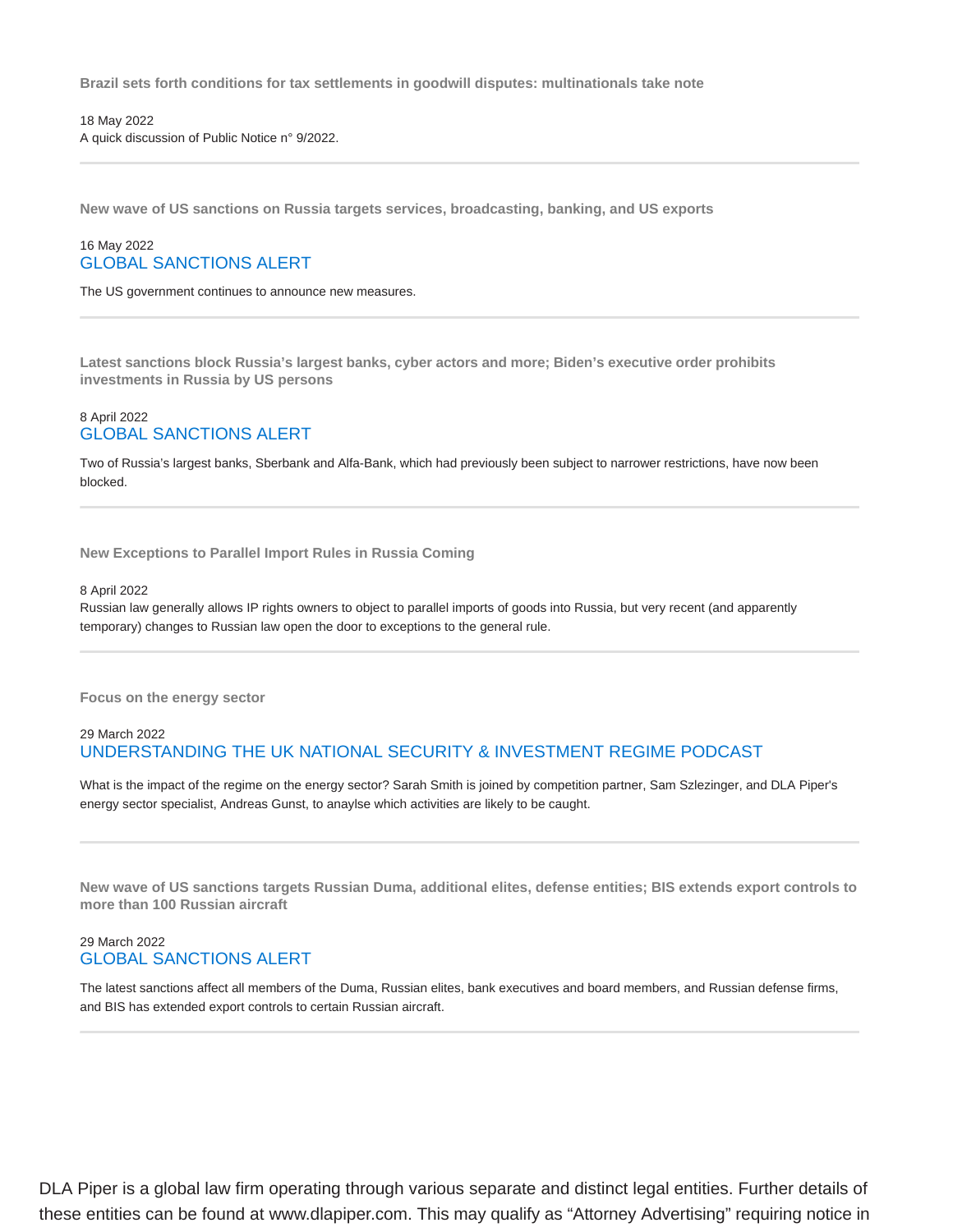**US lifts Section 232 tariffs on steel and aluminum from the UK effective June 1, 2022**

28 March 2022 The US-UK agreement includes novel requirements that deserve special attention.

**Blockchain and Digital Assets News and Trends**

## 18 March 2022 BLOCKCHAIN AND DIGITAL ASSETS NEWS AND TRENDS

Biden EO aims to protect digital asset consumers; UK authorities seize NFTs; Ukraine receiving crypto donations.

**US announces new trade restrictions against Russia as well as a new round of sanctions against Russian political elites**

#### 16 March 2022 GLOBAL SANCTIONS ALERT

Many of the newly announced measures will require Congressional action.

**US sanctions Russian energy sector while allowing various energy-related activities to continue**

#### 9 March 2022 GLOBAL SANCTIONS ALERT

Today's actions further restrict commercial activity and increase risks of sanctions violations by well-intentioned companies.

**Global Sanctions Update**

#### 8 March 2022 GLOBAL SANCTIONS ALERT

Our International Trade team have summarised the latest developments in global sanctions and how to navigate the implications on your business.

**Canadian sanctions in response to Russian military actions against Ukraine**

## March 7, 2022 GLOBAL SANCTIONS ALERT

The Government of Canada has recently announced a series of new economic sanctions in response to Russia's invasion of and continued military actions against Ukraine.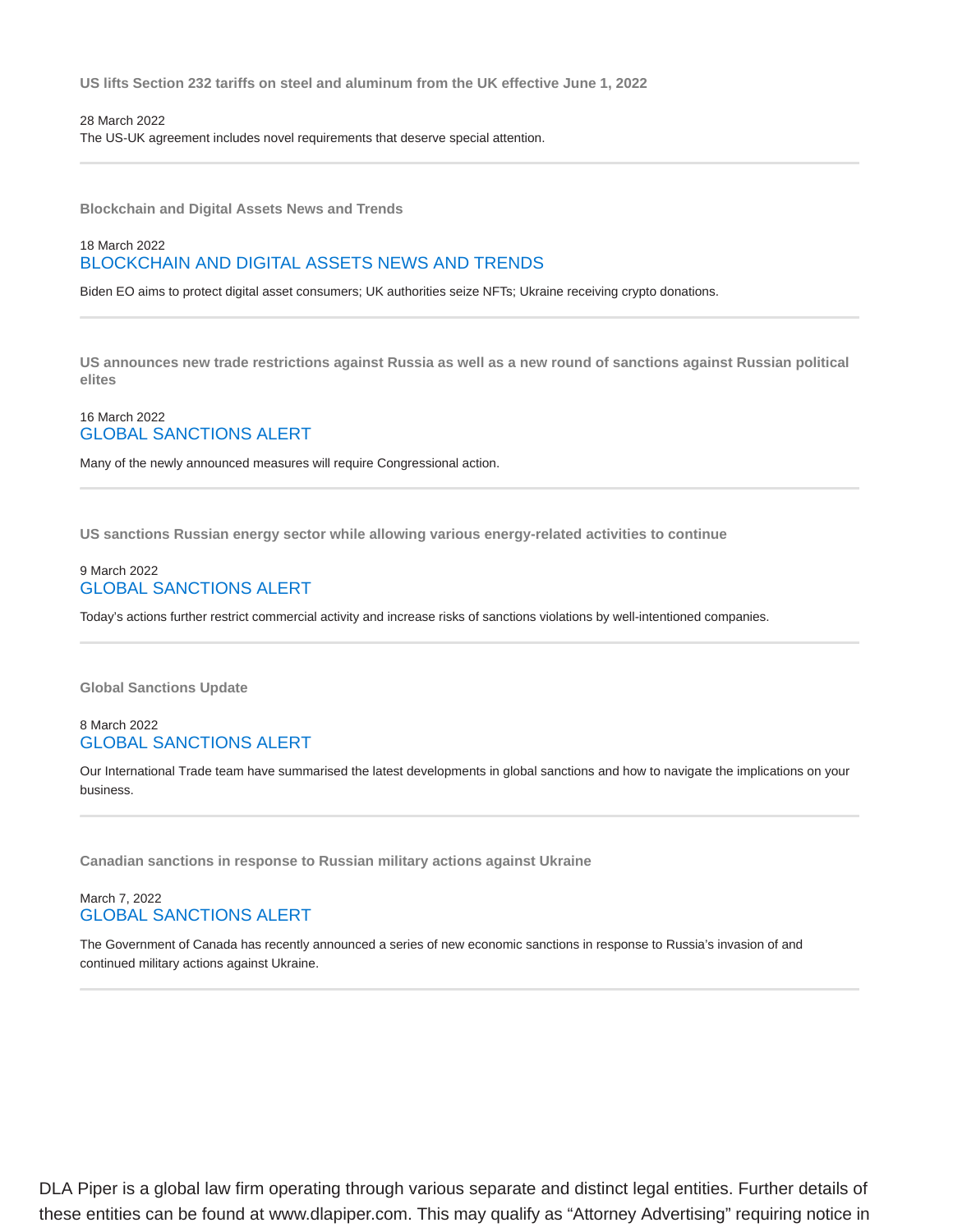**US continues to escalate sanctions against Russia and Belarus**

#### 4 March 2022 GLOBAL SANCTIONS ALERT

White House announces new sanctions while putting in place extensive new export control measures against Russia and Belarus; DOJ announces Task Force KleptoCapture; OFAC closes some loopholes.

**Ukraine crisis: updates to UK, EU and US sanctions in the second 'phase' of the international response**

## 1 March 2022 GLOBAL SANCTIONS ALERT

As at 6pm GMT on Monday, 28 February 2022, and in addition to those measures outlined in the 'first phase' of the international community's response to the situation in Ukraine, the UK, EU and US has announced the following sanctions measures

**US escalates its sanctions regime against Russia, targeting its financial system**

## 28 February 2022 GLOBAL SANCTIONS ALERT

And additional measures are expected to be announced by the US and its allies in the coming days

**US imposes further sanctions and export controls against Russia**

## 25 February 2022 GLOBAL SANCTIONS ALERT

The White House emphasized that these newly announced sanctions and export controls will be complemented with similar measures imposed by US allies and partners.

**New US sanctions in response to Russia's actions against Ukraine**

#### 23 February 2022 GLOBAL SANCTIONS ALERT

Additional sanctions are expected that will target Russia's financial, technology, and defense sectors.

**The US, EU and UK implement the 'first phase' of New Sanctions in response to Russia's recognition of the independence of the Donetsk and Luhansk regions**

#### 23 February 2022 GLOBAL SANCTIONS ALERT

Providing you an up to date summary of the latest US, EU and UK "first phase" sanctions in response to Russia's recognition of the independence of the Donetsk and Luhansk regions.

**Focus on the public sector**

22 February 2022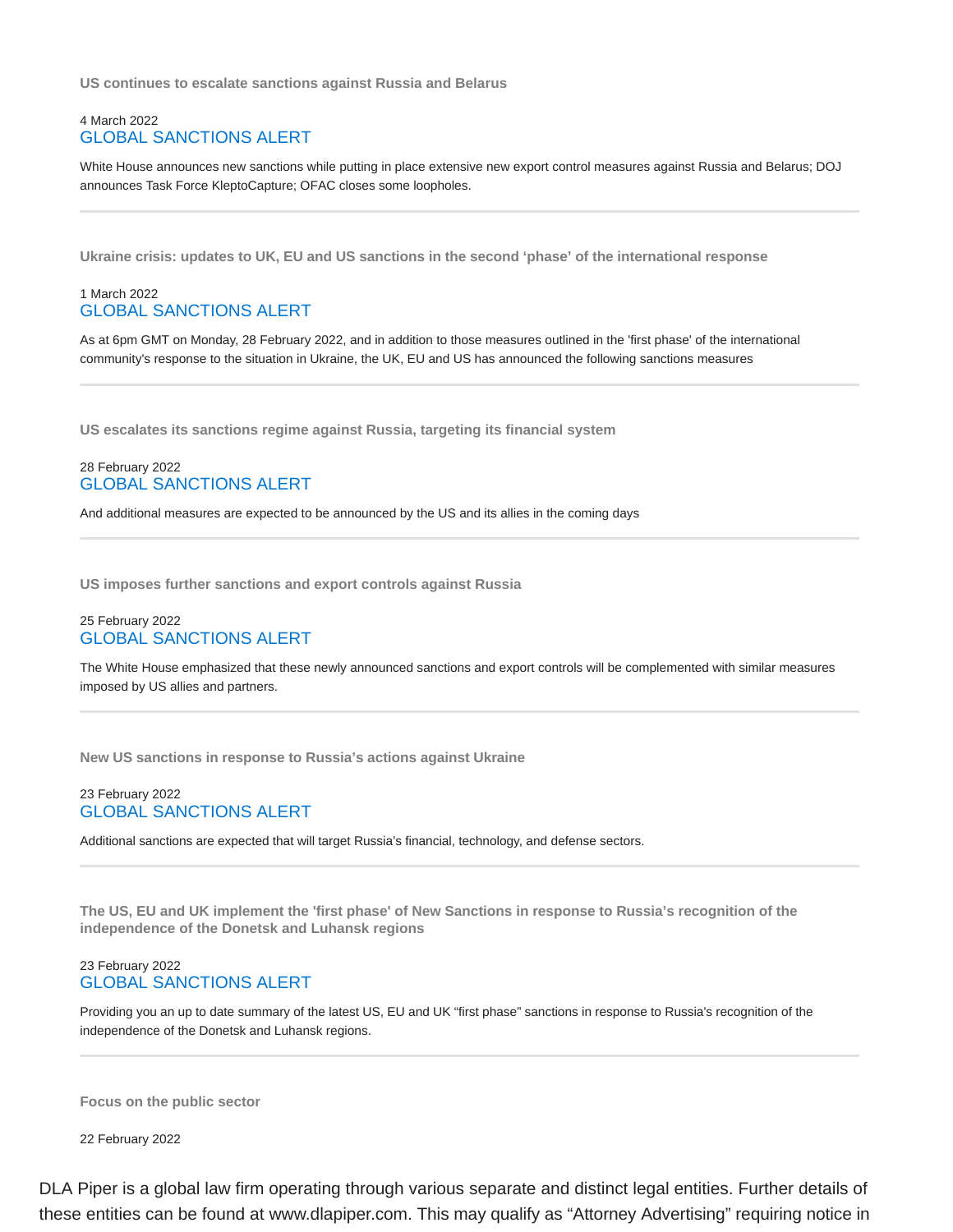# UNDERSTANDING THE UK NATIONAL SECURITY & INVESTMENT REGIME PODCAST

What is the impact on the public sector? Sarah Smith talks to Richard Bonnar, a partner in the Intellectual Property and Technology team, and Martin Strom, a senior associate in the competition team to discuss the impact on the sector, including the "Critical Suppliers to Government" and "Suppliers to the Emergency Services" sectors.

**US lifts Section 232 tariffs on steel from Japan, effective April 1, 2022**

## 10 February 2022 Beginning April 1, 2022, steel from Japan will be subject to a tariff-rate quota (TRQ), allowing a yearly set volume to enter the US tariff-free.

**Canada develops GHG offset regulations**

8 February 2022

The System will work in tandem with existing provincial and territorial systems to develop a consistent suite of requirements for transferability and fungibility of GHG offset credits across Canada.

**Focus on the transport sector**

#### 8 February 2022 UNDERSTANDING THE UK NATIONAL SECURITY & INVESTMENT REGIME PODCAST

In this episode, Sarah Smith is joined by Richard Jenkinson and global chair of DLA Piper's Infrastructure, Construction and Transport sector, Martin Nelson-Jones. They discuss the impact of the regime on the transport sector in relation to ports and harbours, as well as airports and air traffic control.

**The WTO and Green Trade: Global solutions to solve a global problem**

## 11 January 2022 DLA PIPER TRADE TRUTHS

The WTO have announced three new environmental initiatives. The initiatives provide dedicated forums where businesses can discuss with international stakeholders and decision-makers. Allowing parties to come together to find creative legal, regulatory and public policy solutions to global environmental challenges.

**DLA Piper's Sanctions Matrix – January issue**

## 6 January 2022 GLOBAL SANCTIONS ALERT

The Sanctions Matrix is designed to provide a "one-stop-shop" for developments in the scope and content of sanctions-related legislation. The January edition covers the recent expansion of sanctions targeting Belarus and the development of new US restrictions targeting Ethiopia.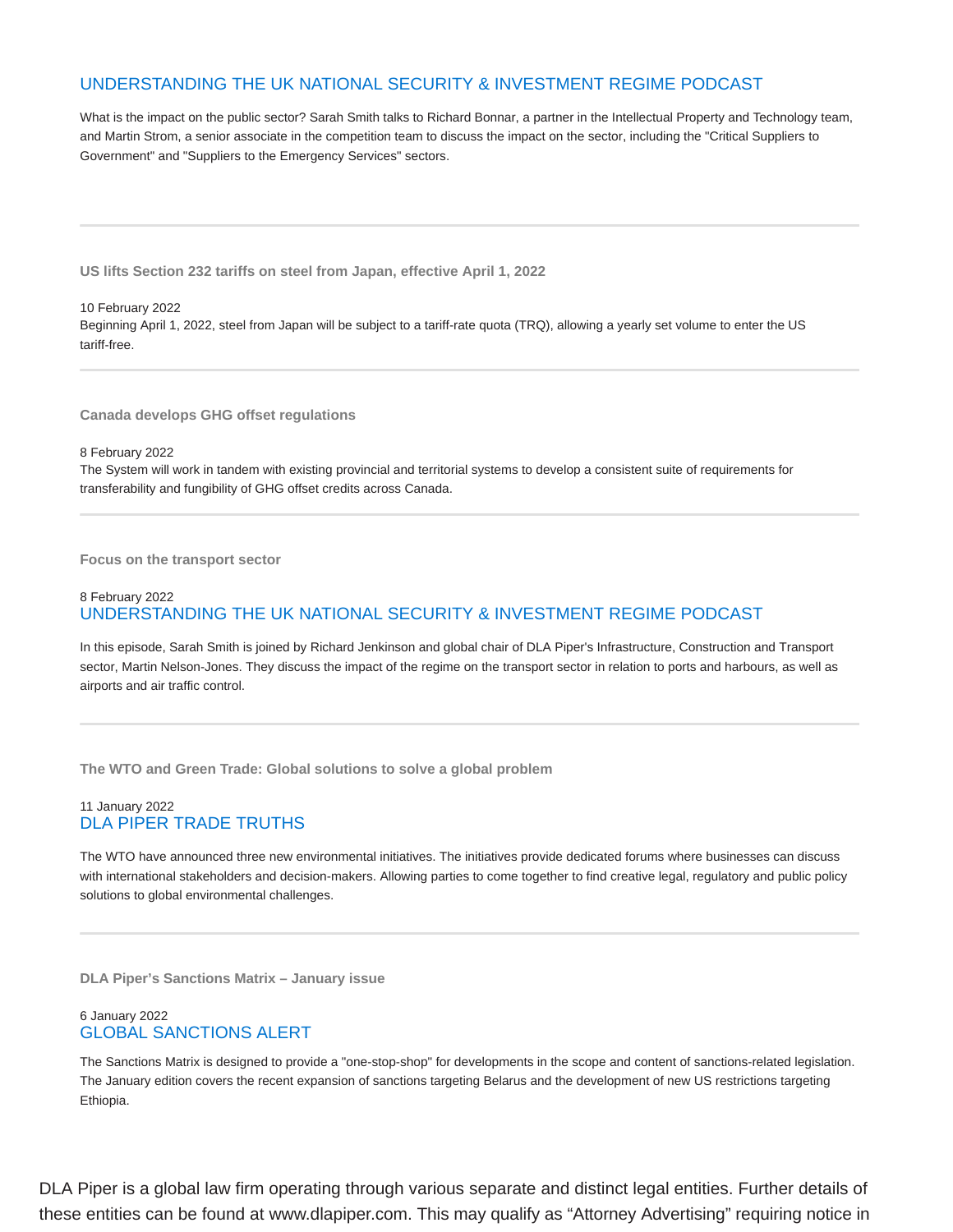**Treasury releases 2021 Sanctions Review: Its key recommendations and their implications for the private sector**

## 28 October 2021 GLOBAL SANCTIONS ALERT

The Report puts into perspective recent Biden Administration sanctions while helping to forecast what will come.

**US Trade Representative seeks comments on possible reinstatements of previously extended exclusions to Section 301 tariffs**

#### 6 October 2021

Interested parties should consider submitting comments in support or opposition to any possible reinstatement.

**Export controls: the EU's new dual-use regime**

#### 27 September 2021 DLA PIPER TRADE TRUTHS

The EU has amended numerous aspects of the export control regime by implementing the Recast Dual Use Regulation which governs EU exports of dual-use items. We summarise the key changes and what you'll need to know about dual-use items.

**Further postponement of post-Brexit border checks in Great Britain**

#### 16 September 2021 DLA PIPER TRADE TRUTHS

On 14 September 2021, Lord David Frost, the Brexit Minister, announced an additional delay to the introduction of stage 2 and 3 of the post-Brexit Border Operating Model. This article outlines the details of that delay and what it means for businesses.

**DLA Piper's Sanctions Matrix – September issue**

#### 7 September 2021

The September issue of DLA Piper's Sanction Matrix offers latest developments on key sanctions-related legislation. This issue highlights extensions of measures targeting Belarus, the softening of sanctions targeting Egypt and Tunisia and the imposition of the UK's Global Anti-Corruption Sanctions Regime.

**Subject to the EAR: When is a non-US product free from the EAR?**

#### 25 August 2021

When does a non-US-made product incorporating US-origin components or technology escape the technical jurisdiction of the EAR? This article outlines the exemptions possible, and explains the application of the second incorporation rule.

**When are non-US products incorporating US products free from US jurisdiction?**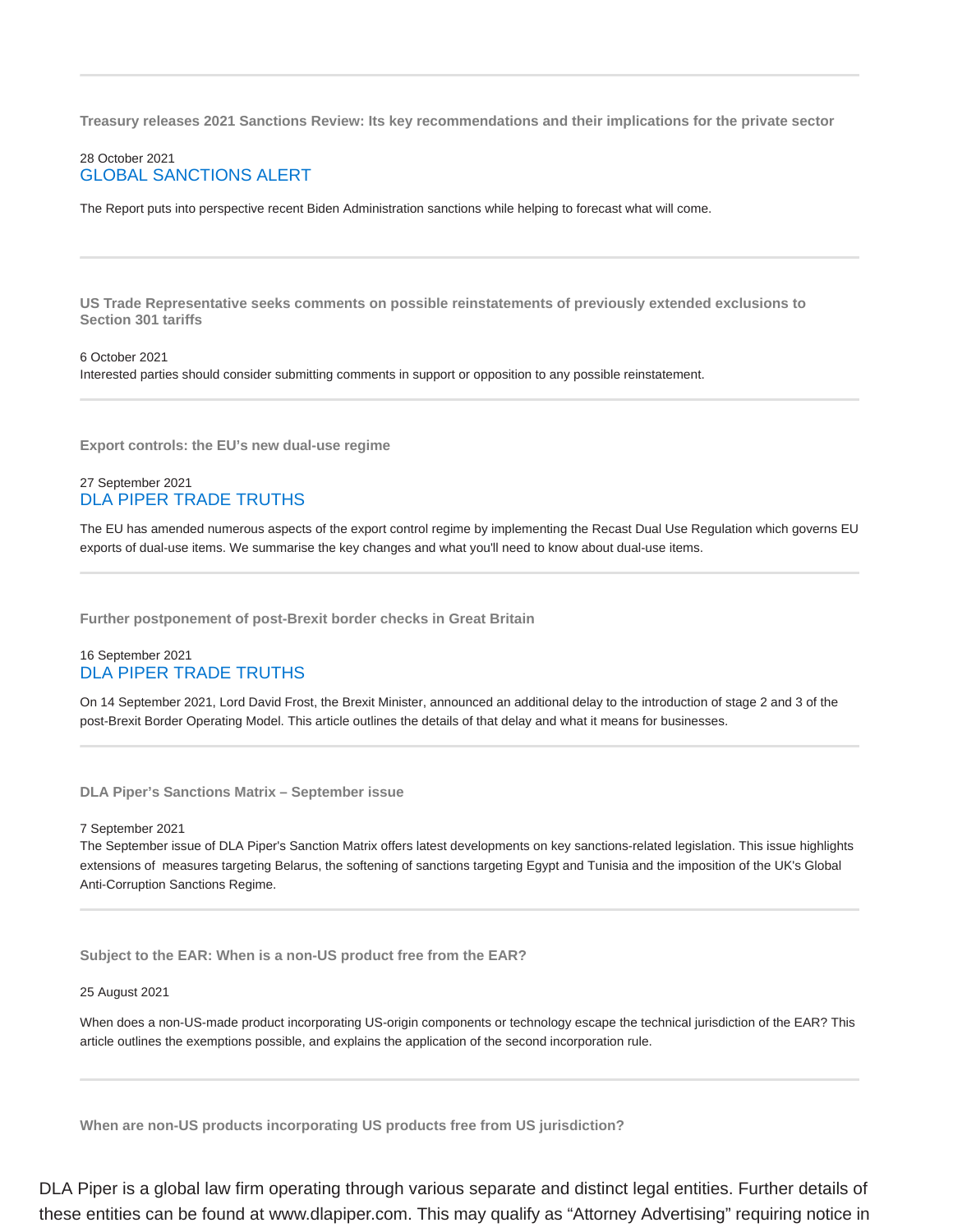## 25 August 2021 DLA PIPER TRADE TRUTHS

This summary article provides key points to consider as well exemptions possible if your non-US manufactured products are subject to US reexport authorization requirements.

**The Russia sanctions and their impacts on commodities companies: Action steps for companies engaged in transactions with Russian gas and energy companies**

#### 11 May 2021 Implications of key provisions in President Biden's Executive Order.

**Establishment of new freeports in England**

## 29 April 2021 DLA PIPER TRADE TRUTHS

England announced the location of eight new freeports with the hope they will act as national hubs for global trade and investment across the UK; promote regeneration and job creation as part of the Government's commitment to "levelling up"; and provide hotbeds for innovation.

**US government announces sweeping sanctions against Russia**

## 16 April 2021 GLOBAL SANCTIONS ALERT

The newly imposed sanctions represent a significant escalation and addition to the sanctions architecture put in place by the Obama and Trump Administrations.

**Postponement of post-Brexit border checks in Great Britain**

#### 23 March 2021 DLA PIPER TRADE TRUTHS

The UK Government introduced a Border Operating Model for a phased introduction of full customs and regulatory checks on imports from the EU into Great Britain. It gives supply-chain managers six months more to ensure affected EU imports are ready for the new SPS checks which will be put in place from October.

**China's Blocking Rules: New trade-compliance dilemmas for third-country companies**

25 January 2021 The Blocking Rules respond to the increased use of "secondary" economic sanctions and export controls by the US.

**What happens when trade goes wrong? Understanding trade remedies and what they mean for you**

7 January 2021 DLA PIPER TRADE TRUTHS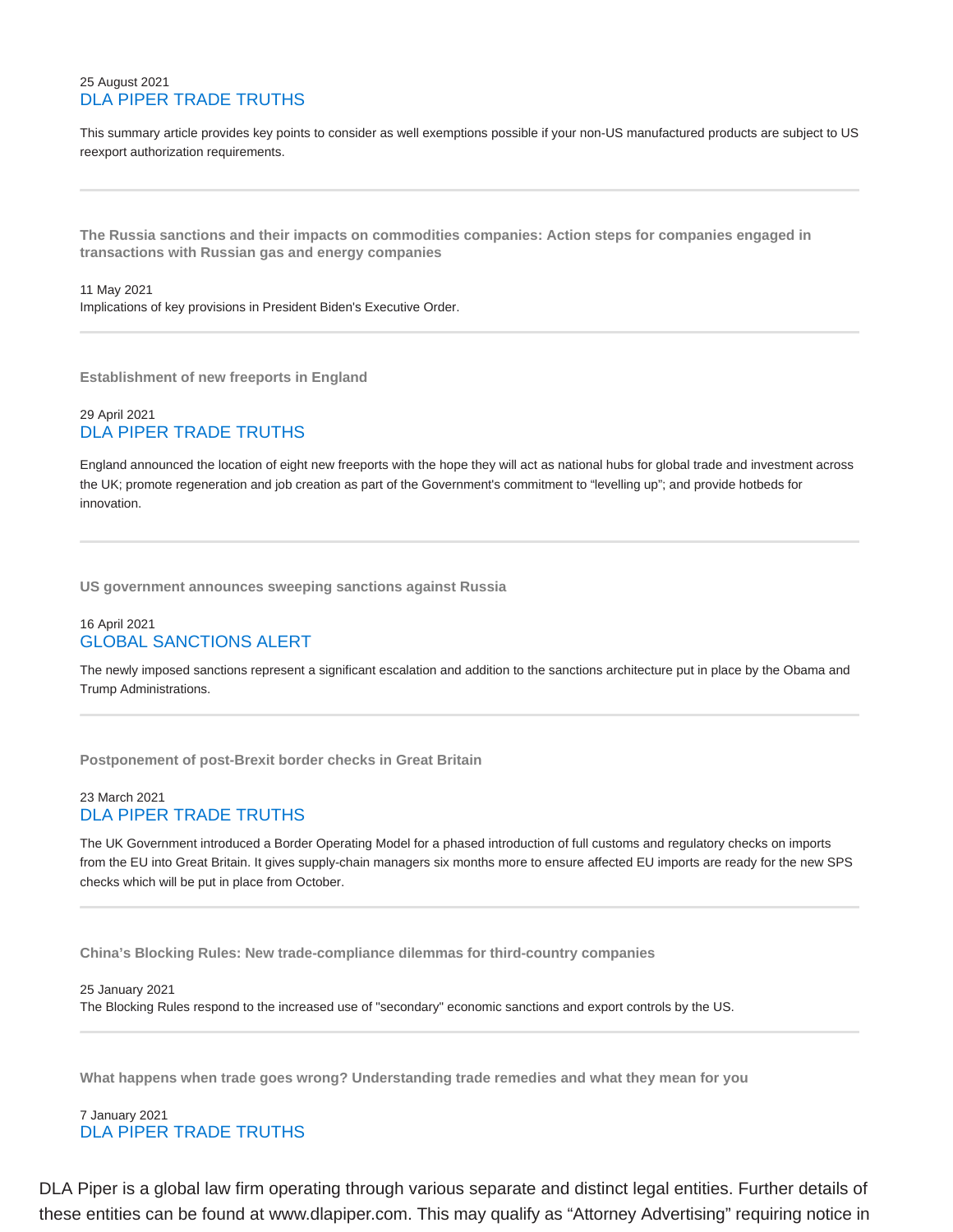Trade remedies have previously been assessed and implemented by the EU on behalf of the UK under the multilateral WTO framework. From 1 January 2021, the UK has implemented an independent trade remedies framework; the aim being to defend UK business interests from potentially injurious market distortion.

**Brexit: Choice of Law, Jurisdiction, Enforcement, and Service**

#### 27 November 2020

This article looks at the impact of reaching the end of the Brexit transition period (at 11pm on 31 December 2020) on governing law, jurisdiction, enforcement, and service in contracts between UK entities and EU member state entities.

**Continuity or Change? Procurement Rules after Brexit**

#### 12 November 2020 DLA PIPER TRADE TRUTHS

This weeks edition of DLA Piper Trade Turths, we look at how the UK's accession to the WTO's plurilateral procurement agreement is likely to change the UK's procurement regime at the end of the Transition Period.

**A "Global Britain" – the UK's changing role at the World Trade Organisation**

#### 29 October 2020 DLA PIPER TRADE TRUTHS

This edition of Trade Truths looks at how Brexit will change the UK's relationship with the WTO and sheds light on the election of the new WTO Director-General, and what this means for the UK's post-Brexit future.

**Chile: Drafting arbitration clauses in international contracts – practical aspects**

#### 26 October 2020 International arbitration has expanded considerably in recent years in Chile.

**State aid: Levelling the playing field or moving the goalposts?**

## 21 October 2020 DLA PIPER TRADE TRUTHS

The European Commission unveiled plans on 17 June 2020 to take a tougher line on subsidised foreign companies in the EU market. Under this proposal, the Commission seeks to "safeguard critical EU companies" in strategic industries such as pharma and agri-food so that they do not fall victim to "hostile takeovers conducted by large dominant player".

**Rules of Origin - what you need to know**

#### 9 October 2020 DLA PIPER TRADE TRUTHS

With less than two months before the end of the Brexit Transition Period, importers and exporters of goods between the UK and both the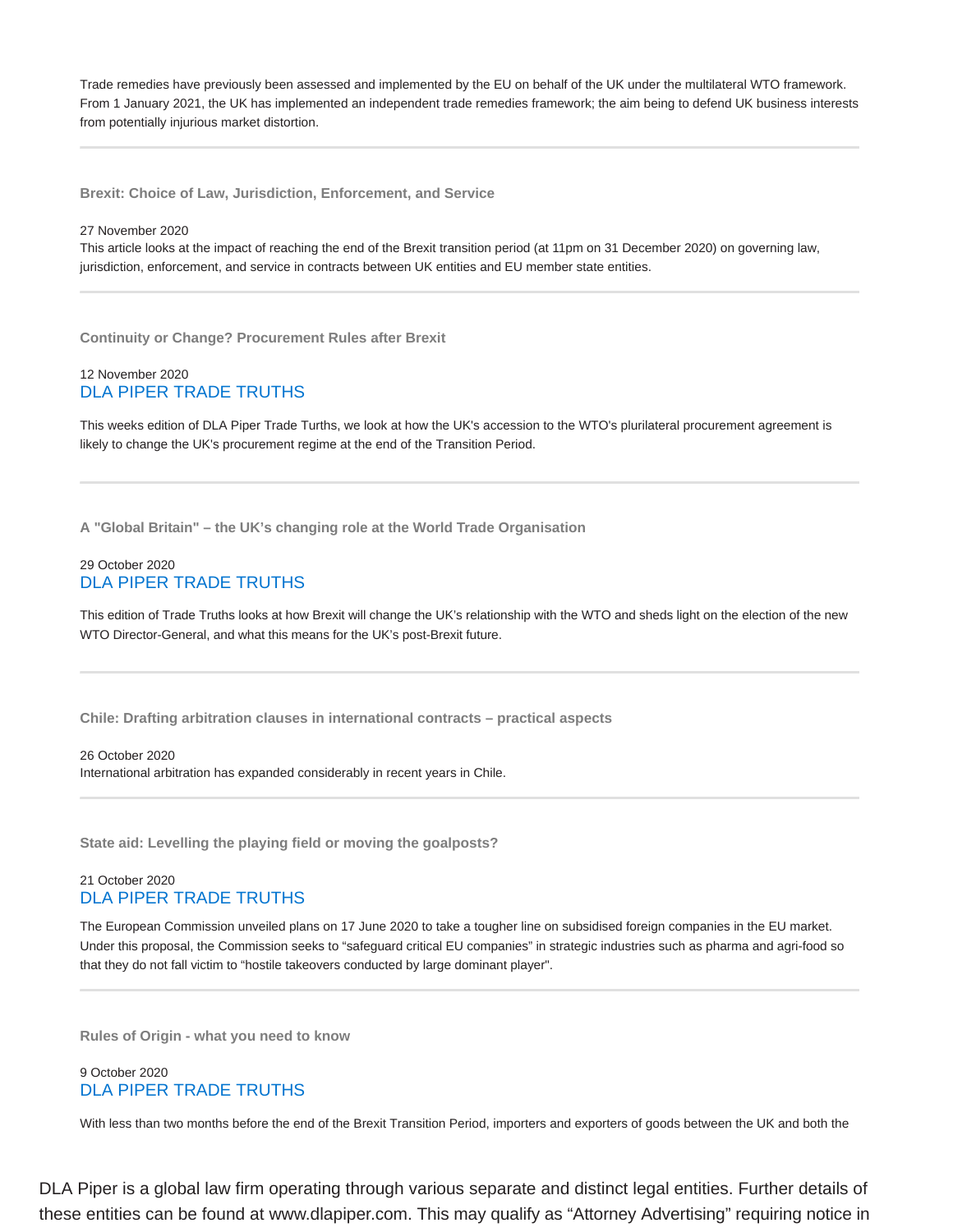EU, and the rest of the world, are preparing for the impact of significant changes to UK and EU trading arrangements upon their businesses and operations. Recent articles in the DLA Piper Trade Truths series have examined the realities of trading on so-called 'World Trade Organisation (WTO) terms', should there be no deal at the end of the Transition Period, including the impact on customs procedures and tariffs on goods, together with the UK's post-Brexit trading landscape.

**Beyond the EU-UK Negotiations: Planning for trade with the rest of the world after Brexit**

#### 30 September 2020 DLA PIPER TRADE TRUTHS

Whilst clients are rightly focused on the current status of negotiations between the UK and EU, some 12 weeks before the end of the Transition Period, it is easy to lose sight of the impact of Brexit on the UK's trading relationship with the rest of the world and the commercial consequences of this for businesses.

**Trading on WTO terms – what does it actually mean for your business?**

#### 24 September 2020 DLA PIPER TRADE TRUTHS

It is now more important than ever to prepare your business for trading on WTO terms. In the third Trade Truths article, we outline the key principles of the WTO, what trading on WTO terms means for the goods and services sectors, and how you can best prepare your business for the end of the transition period.

**DLA Piper launches Trade Truths**

#### 8 September 2020 DLA PIPER TRADE TRUTHS

In our first article we discuss how trade policy is developed and implemented in the UK and EU.

**New national security regulations subject more insurance sector transactions to CFIUS review**

20 August 2020 Transactions in the insurance sector are squarely in the CFIUS crosshairs.

**US moves forward on enhanced securities regulations focusing on Chinese companies**

17 August 2020 Latest developments in US efforts to address the financial risks posed by emerging market companies.

**Procurement Law Reform - Let's start a discussion**

#### 9 July 2020

DLA Piper's panel discussion webinar held on 1 July 2020 had a lively debate on the merits of potential options for reform and which changes might produce a better model for procurement regulation in the UK post Brexit. This is the first of a series of bitesize summary reports providing feedback from the debate.